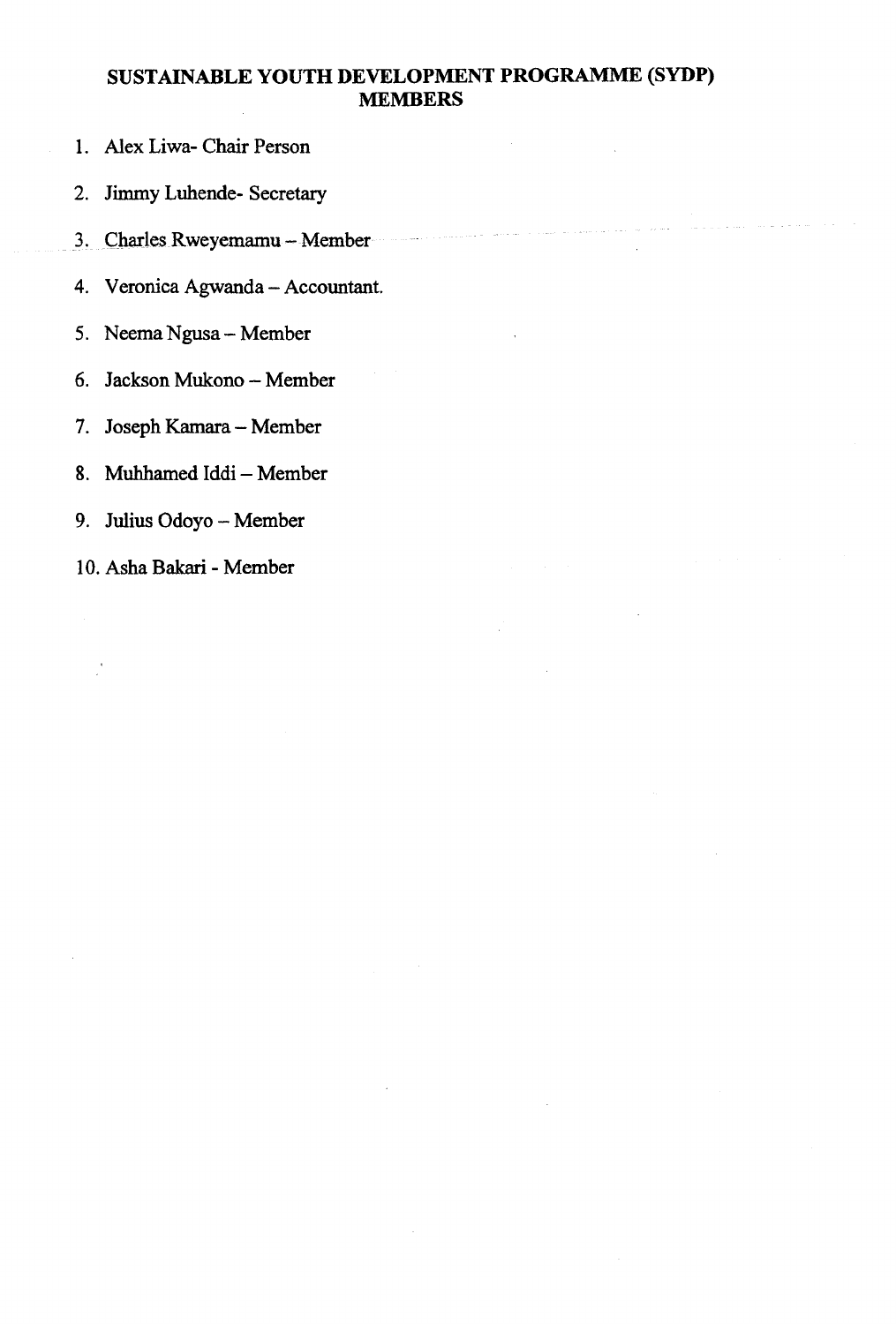# **SYDP Organisational chart 2006**

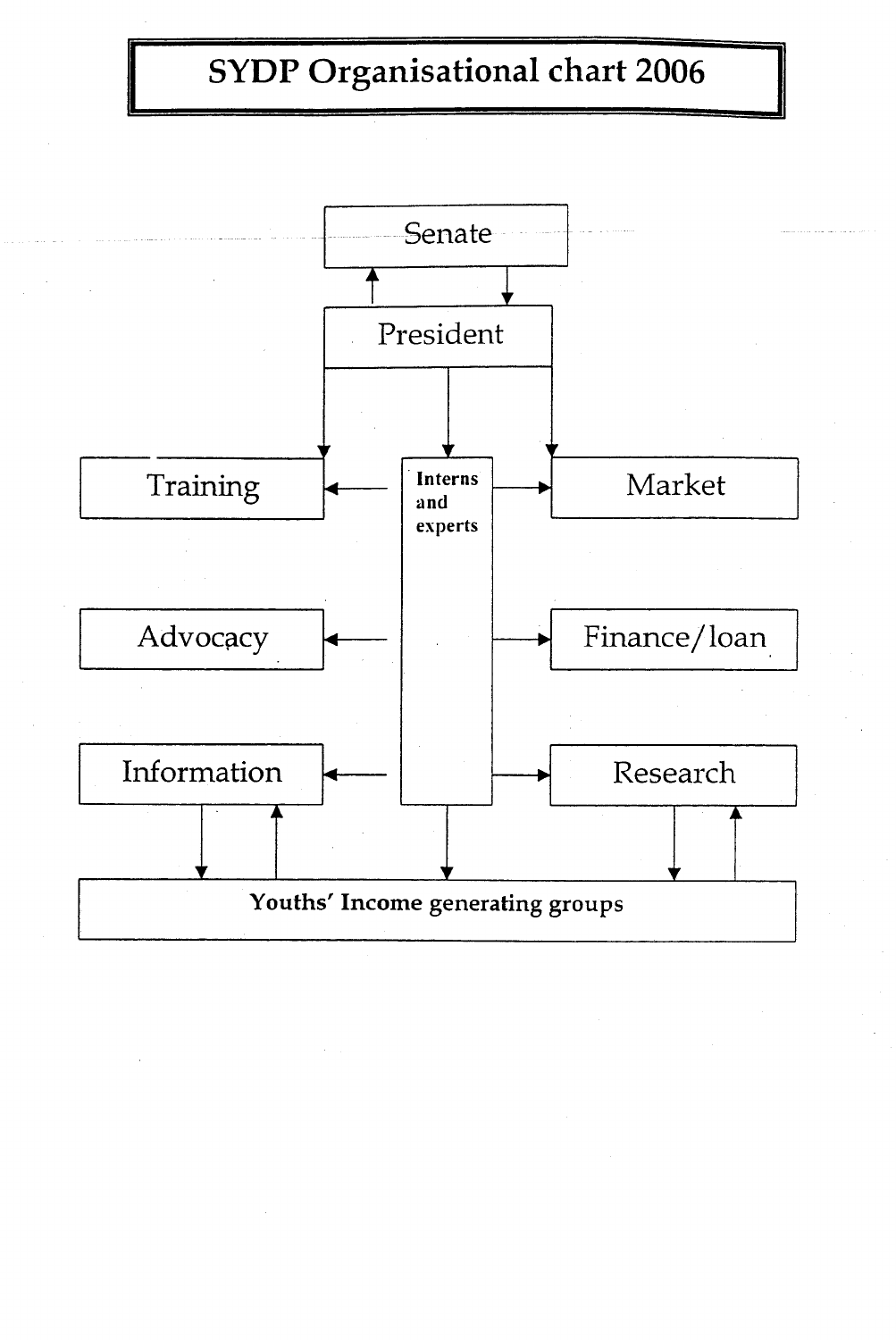**PHOEBE R. OKEYO, P. O. BOX 137 4 MWANZA 28/09/2005** 

### **THE EXECUTIVE SECRETARY, SUSTAINABLE YOUTH DEVELOPMENT PROGRAMME P.O.BOX 1134 8 MWANZA**

**Dear Sir.** 

### **RE: APPLICATION TO WORK WITH YOUR ORGANIZATION.**

**Please refer to the caption above,** 

**Also refer to our conversation on 26/09/2005 about my interest of working with your organization, as part of requirements for the course of Community Economic Development at the Open University of Tanzania and Southern New Hampshire University.** 

**I am supposed to assist in a project with a Community Based Organization as part**  of my Msc in Community Economic Development Program. After reading goal, **objectives and purpose of your group, I have decided to work with you for 18 months from October 2005 to February 2007. We are going to work together solving group problems together providing the group with technical assistance at the same time pursuing my course.** 

**I hope according to our discussion, you are going to allow me to work with your organization.** 

**Waiting to here from you soon** 

**Thank you, Yours truly,** 

Phoebe R. Okeyo. **A student at Open University of Tanzania.**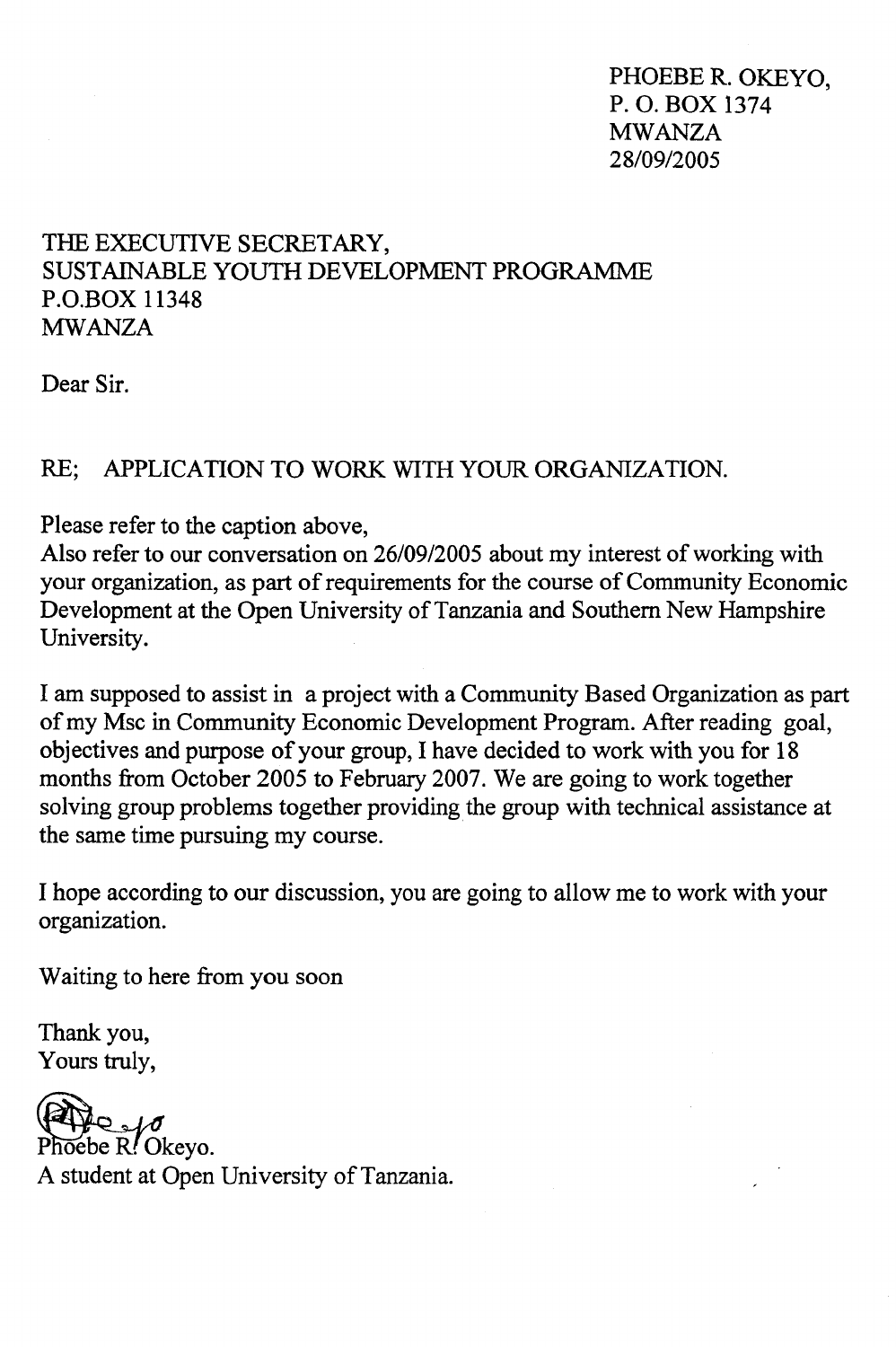## **Sustainable Youth Development Programme (SYDP)**

THE EXECUTIVE SECRETARY, SUSTAINABLE YOUTH DEVELOPMENT PROGRAMME P.O.BOX 11348 MWANZA 04/10/2005

PHOEBE R. OKEYO. POBOX 1374, MWANZA

Dear Madame.

### RE; LETTER OF AGREEMENT

Please refer to your letter of 28<sup>th</sup> September 2005. Asking if we can allow you to work with our organization as part of your course work in Msc. in Community 'Economic Development course at the Open University of Tanzania and Southern New Hampshire University.

The management which sat  $2^{nd}$  October 2005 read your letter and agreed that you can come and work with us. We are happy to share experience, knowledge and youth livelihood activities .

We hope to see you soon.

Thank you.

Hilmus

Allex Lihwa Executive Secretary.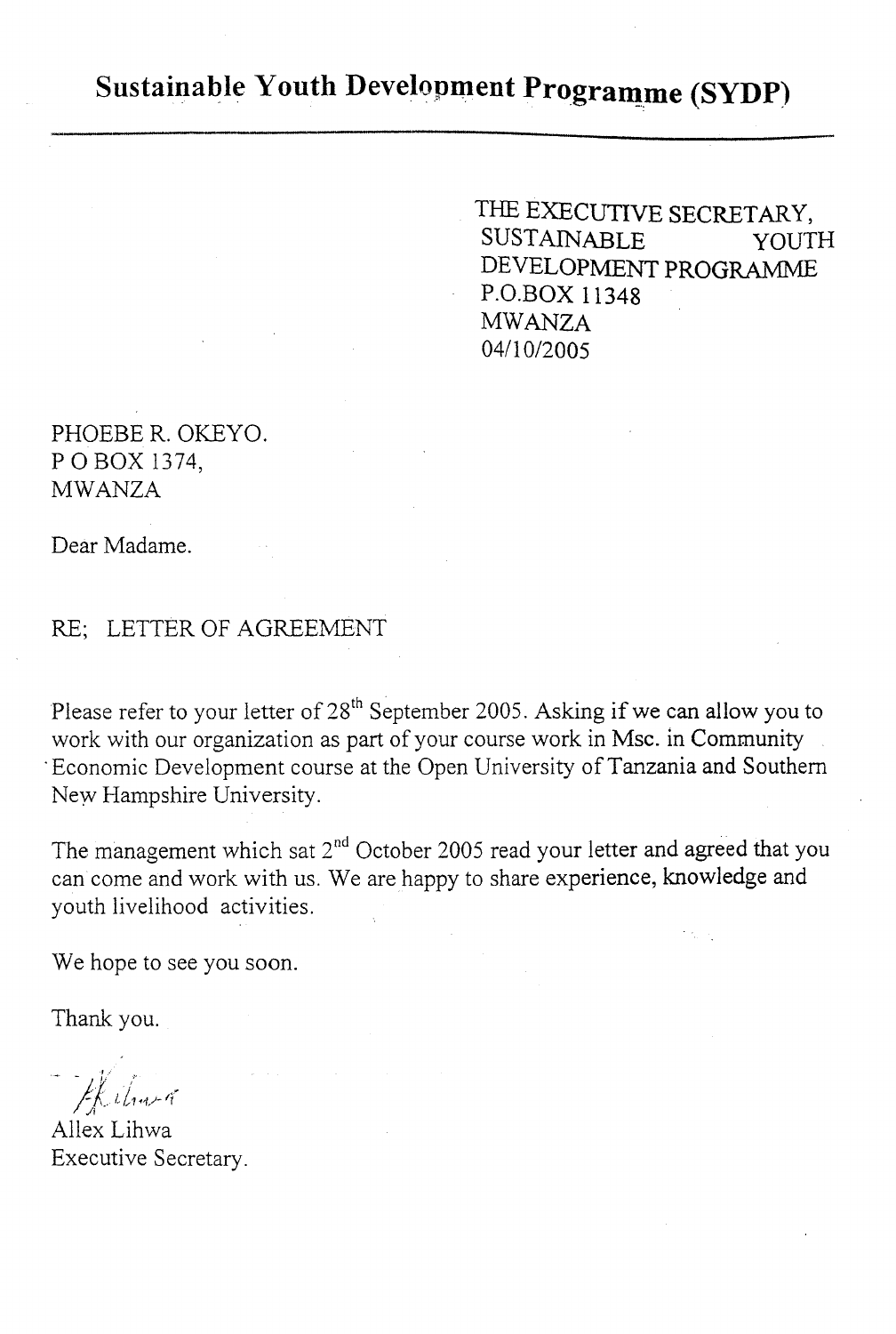## **SYDP IMPLEMENTATION PLAN - 2006**

| S/N <sub>0</sub> | <b>ACTIVITIES</b>                                                                        | <b>RESPONSIBLE</b>                          | <b>TARGET</b>                                                                     | <b>TIME 2006</b> |                |                           |  |                      |  |  | <b>BUDGET</b>                    |                 |  |             |
|------------------|------------------------------------------------------------------------------------------|---------------------------------------------|-----------------------------------------------------------------------------------|------------------|----------------|---------------------------|--|----------------------|--|--|----------------------------------|-----------------|--|-------------|
|                  |                                                                                          |                                             |                                                                                   | Jan              | feb            |                           |  | mar Apr May Jun July |  |  | $\vert$ Aug $\vert$ Sept $\vert$ | Oct   Nov   Dec |  |             |
|                  | Contact formal<br>and informal<br>leaders of the<br>community                            | WDO, Lihwa<br>Veronica                      | WEO, WCD.<br>Councilor, VEO.<br>FBO'S CBO'S,<br><b>WHO</b>                        | $\overline{X}$   | $\overline{X}$ |                           |  |                      |  |  |                                  |                 |  | 100,000/    |
| $\overline{2}$   | Organize and<br>conduct a<br>meeting with<br>community<br>leaders                        | SYDP Senate.                                | 15 community<br>leaders                                                           |                  | $\mathbf X$    |                           |  |                      |  |  |                                  |                 |  | 250,000/    |
| $\overline{3}$   | Facilitate<br>official<br>registration of<br><b>SYDP</b>                                 | Charles                                     | Certificate of<br>registration                                                    | $\mathbf X$      | $\mathbf X$    | $\mathbf X$               |  |                      |  |  |                                  |                 |  | $100,000/=$ |
| $\overline{4}$   | Conduct a<br>community<br>needs<br>assessment                                            | Alex Lihwa,<br>Luhende and<br>Okeyo         | 19 community<br>leaders, 10 women<br>from Buswelu and<br>3 groups youth<br>groups | $\mathbf{X}$     | $\mathbf X$    | $\mathbf X$               |  |                      |  |  |                                  |                 |  | 400,000/    |
| 5                | Conduct group<br>members<br>trainings needs<br>assessment                                | The training<br>team and Okeyo              | 10 group members                                                                  |                  | $\mathbf X$    | $\boldsymbol{\mathrm{X}}$ |  |                      |  |  |                                  |                 |  | 500,000/    |
| 6                | Preparation of<br>workshop for<br>youth groups,<br><b>SYDP</b><br>members with<br>budget | The training<br>team, Veronica<br>and Okeyo | 1 workshops for<br>youth groups and<br>10 women from<br>Buswelu                   |                  | $\mathbf X$    |                           |  |                      |  |  |                                  |                 |  | $500,000/=$ |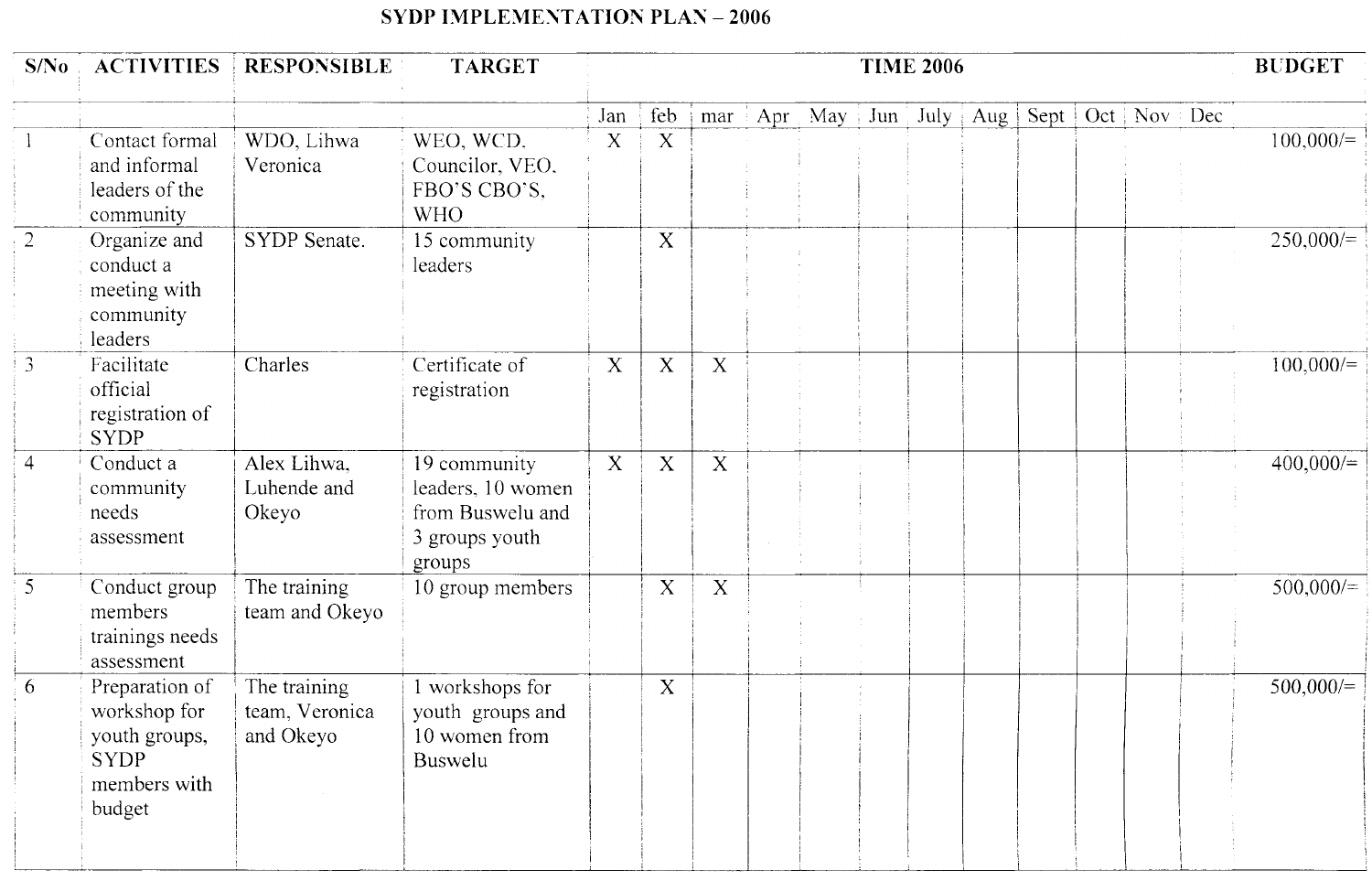| S/No             |                                                                    | <b>ACTIVITIES</b> RESPONSIBLE              | <b>TARGET</b>                                                | <b>TIME 2006</b> |                         |                         |                         |                           |             |             |                              | <b>BUDGET</b>    |  |               |
|------------------|--------------------------------------------------------------------|--------------------------------------------|--------------------------------------------------------------|------------------|-------------------------|-------------------------|-------------------------|---------------------------|-------------|-------------|------------------------------|------------------|--|---------------|
|                  |                                                                    |                                            |                                                              | Jan              | Feb                     | Mar                     | $\vert$ Apr $\vert$ May |                           |             |             | $ $ Jun $ $ July $ $ Aug $ $ | Sept Oct Nov Dec |  |               |
| $\overline{7}$   | Solicit funds<br>for conducting<br>the workshop                    | Charles,<br>Luhende and<br>Okeyo           | Apply for<br>assistance from 4<br>different<br>organizations |                  | $\overline{\mathrm{x}}$ | X                       |                         |                           |             |             |                              |                  |  | 50,000/       |
| $\boldsymbol{8}$ | Conduct an<br>awareness<br>creation<br>workshop                    | Training Team<br>and facilitators          | The 40 participants                                          |                  |                         |                         | X                       |                           |             |             |                              |                  |  | 4,000,000/    |
| 9                | Mobilize youth<br>groups                                           | Neema and<br>Mkono                         | 3 other youth<br>groups                                      |                  | $\mathbf X$             | X                       | $\overline{\mathbf{X}}$ | $\boldsymbol{\mathrm{X}}$ | $\mathbf X$ | $\mathbf X$ | $\mathbf X$                  |                  |  | $700.000 =$   |
| 10               | Conduct<br>training needs<br>assessment                            | The training<br>team                       | 30 youth group<br>members from<br>Juhudi, Hiari and<br>Mnazi |                  | $\mathbf X$             |                         |                         |                           |             |             |                              |                  |  | 7000,000/     |
| $\overline{11}$  | Prepare youth<br>training plan<br>and facilitation<br>guide/manual | The training<br>team Veronica<br>and Okeyo | Training package<br>and respective<br>schedule               |                  | $\mathbf X$             | $\overline{\mathbf{X}}$ |                         |                           |             |             |                              |                  |  | 200,000/      |
| 12               | Identify and<br>commission<br>facilitators for<br>trainings        | The training<br>team                       | 2 facilitators and 1<br>technician                           |                  | $\mathbf X$             | $\overline{\mathbf{X}}$ | $\overline{\mathbf{X}}$ |                           |             |             |                              |                  |  | 600,000/      |
| 13               | Solicit funds<br>for the<br>trainings                              | Lihwa, Luhende<br>and Okeyo                | Contact 4<br>collaborating<br>partners                       | $\mathbf{X}$     | $\mathbf X$             | $\mathbf X$             |                         |                           |             |             |                              |                  |  | 50,000/       |
| 14               | Conduct $1st$<br>youth training<br>(TOT)                           | Team and<br>facilitators                   | 3 participants from<br>3 youth groups and<br>10 SYDP members |                  |                         |                         |                         |                           |             |             |                              | X                |  | $4,000,000/=$ |
| 15               | Apply and<br>purchase land<br>to build YTC                         | Charles and<br>Luhende                     | Consult Land and<br>settlement<br>department                 |                  |                         |                         |                         |                           |             |             |                              | X                |  | 10,000,000/   |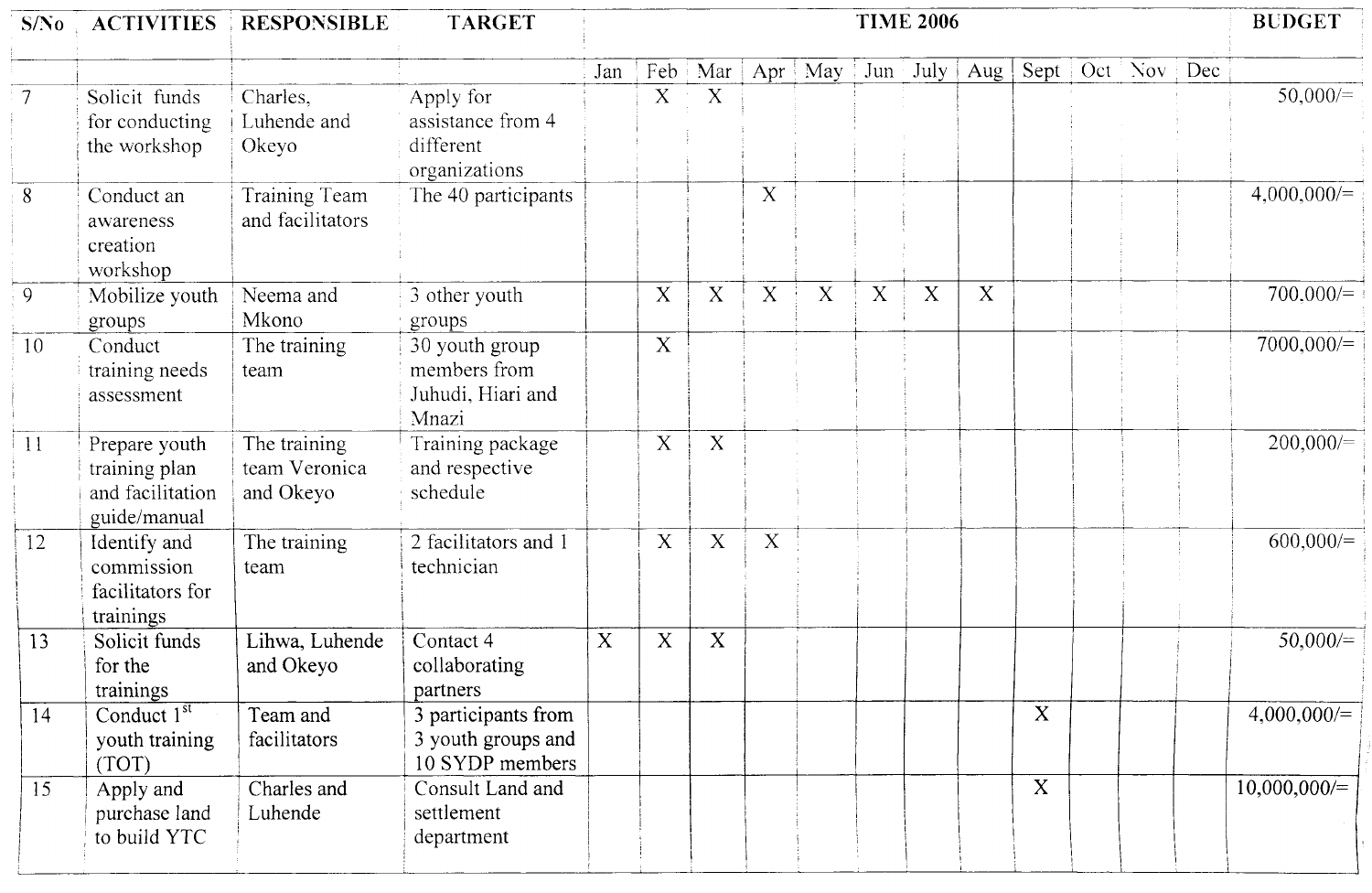| S/No | <b>ACTIVITIES</b>                                             | <b>RESPONSIBLE</b>                | <b>TARGET</b>                            | <b>TIME 2006</b> |              |                            |   |             |              |      | <b>BUDGET</b>  |                  |             |              |                           |                |
|------|---------------------------------------------------------------|-----------------------------------|------------------------------------------|------------------|--------------|----------------------------|---|-------------|--------------|------|----------------|------------------|-------------|--------------|---------------------------|----------------|
|      |                                                               |                                   |                                          |                  | Jan Feb      | Mar   Apr $^{\dagger}$ May |   |             | $Jun \mid$   | July | $\mathbf{Aug}$ | Sept   Oct   Nov |             |              | Dec                       |                |
| 16   | Conduct $2nd$<br>youth training                               | Training team<br>and facilitators | 30participants<br>from 3 youth<br>groups |                  |              |                            |   |             |              |      |                |                  |             |              | X                         | $4,000,000/=$  |
| 17   | Meeting to<br>Develop<br>monitoring<br>and evaluation<br>plan | Okeyo with<br>members             | 3 groups,<br>members and<br>SYDP members | X                | X            | X                          |   |             |              |      |                |                  |             |              |                           | $200,000/=$    |
| 18   | Monitoring<br>project<br>activities                           | Joseph, Vero and<br>Alex          | Monitoring plan<br>implementation        | X                | $\mathbf{X}$ | X                          | X | $\mathbf X$ | $\mathbf{X}$ | X    | X              | X                | $\mathbf X$ | $\mathbf X$  | X                         | $1,000,000/=$  |
| 19   | Evaluation of<br>project<br>activities                        | External<br>facilitator           | Mid-year and<br>annual<br>evaluation     |                  |              |                            |   |             |              | X    |                |                  |             |              | $\boldsymbol{\mathrm{X}}$ | $2,000,000/=$  |
| 20   | Proposal write<br>up for<br>construction of<br>the YRC        | Mkono Okeyo,<br>Luhende           | Contractors<br>Donor agencies            |                  |              |                            |   |             |              |      |                |                  |             | X            | X                         |                |
|      |                                                               |                                   |                                          |                  |              |                            |   |             |              |      |                |                  |             | <b>Total</b> |                           | $21,720,000/=$ |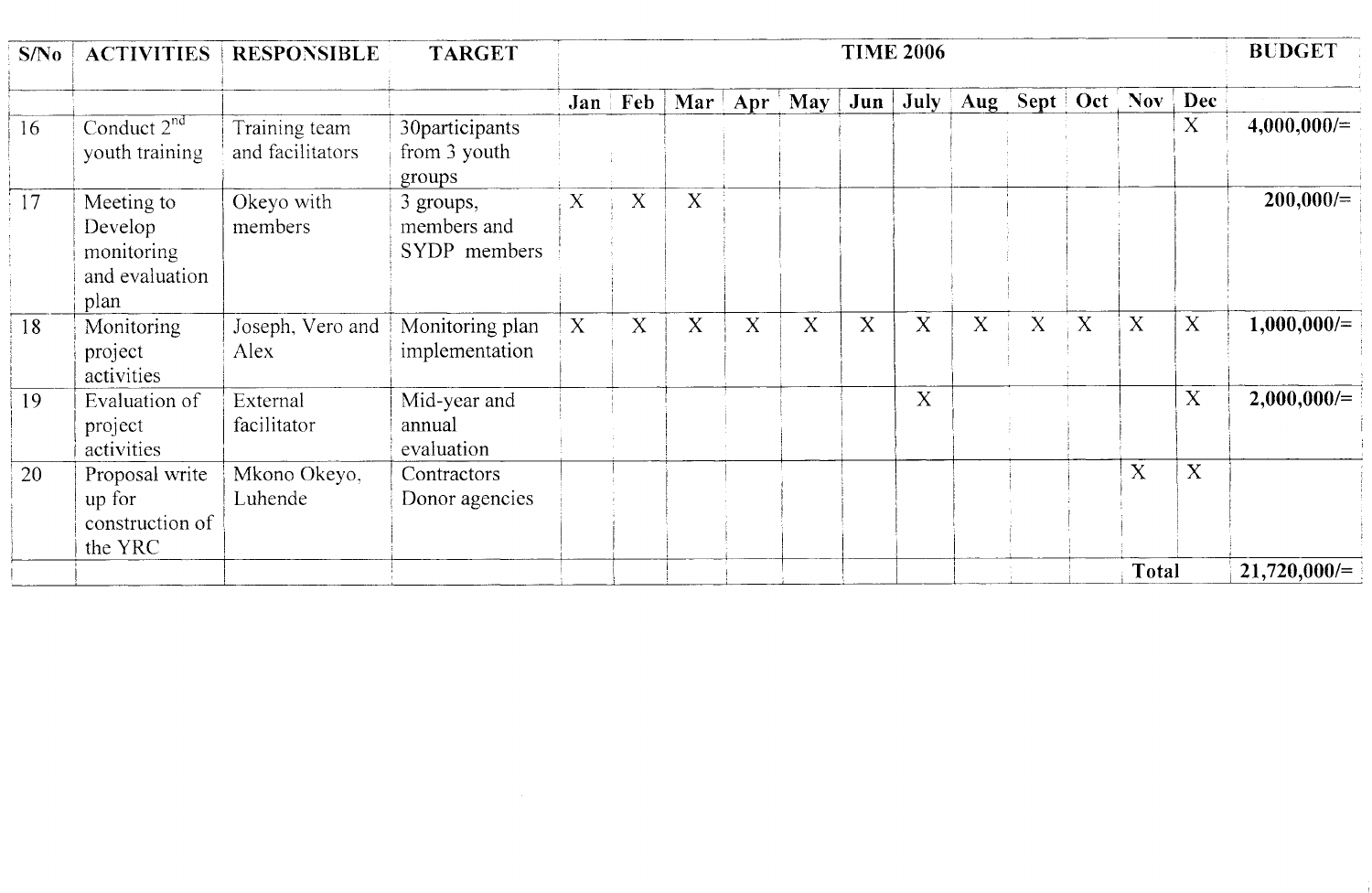### **MONITORING AND EVALUATION FRAME WORK ENTREPRENEURIAL SKILLS TRAINING FOR YOUTH,BUSWELU WARD - MWANZA**

| <b>Project Objectives</b>                                                                              | <b>M&amp; E Objectives</b>                                                       | <b>M</b> & E Indicators                                                                        | Information to be collected                    | <b>Methods</b> for<br><b>Information Collection</b>                        |
|--------------------------------------------------------------------------------------------------------|----------------------------------------------------------------------------------|------------------------------------------------------------------------------------------------|------------------------------------------------|----------------------------------------------------------------------------|
| To establish the making of<br>firewood stove in Buwselu<br>by the end of 2007.                         | To approve that there is a<br>realistic work plan and<br>budget on annual basis. | Work plan and budget<br>prepared.                                                              | A well prepared annual work<br>plan and budget | Review of existing<br>documents                                            |
| To create awareness for<br>Buswelu Community to use<br>improved firewood stoves by<br>the end of 2007. | To sensitize Buswelu<br>Community on improved<br>stoves.                         | Contact and mobilize 3<br>youth groups on<br>firewood stove making.                            | Meetings and workshops<br>conducted            | Focus group<br>discussions<br>Observations<br>Semi structured<br>interview |
| To improve youths welfare<br>and economic development<br>in Buswelu community by<br>the end of 2010.   | Community mobilization<br>on Income Generation<br>Activities and fund raising    | Proposals submitted to<br>financial institutes for<br>loans or for other donors<br>for grants. | Proposals for financial assistance             | Review of proposals<br>and budget                                          |
| To train youth in<br>entrepreneurial skills to<br>improve their businesses by<br>the end of 2007.      | To ensure trainings are<br>conducted as planned.                                 | <b>Training plans</b><br>established and<br>implemented.                                       | Reports on trainings conducted                 | <b>Review Training</b><br>reports<br>Interview training<br>participants    |